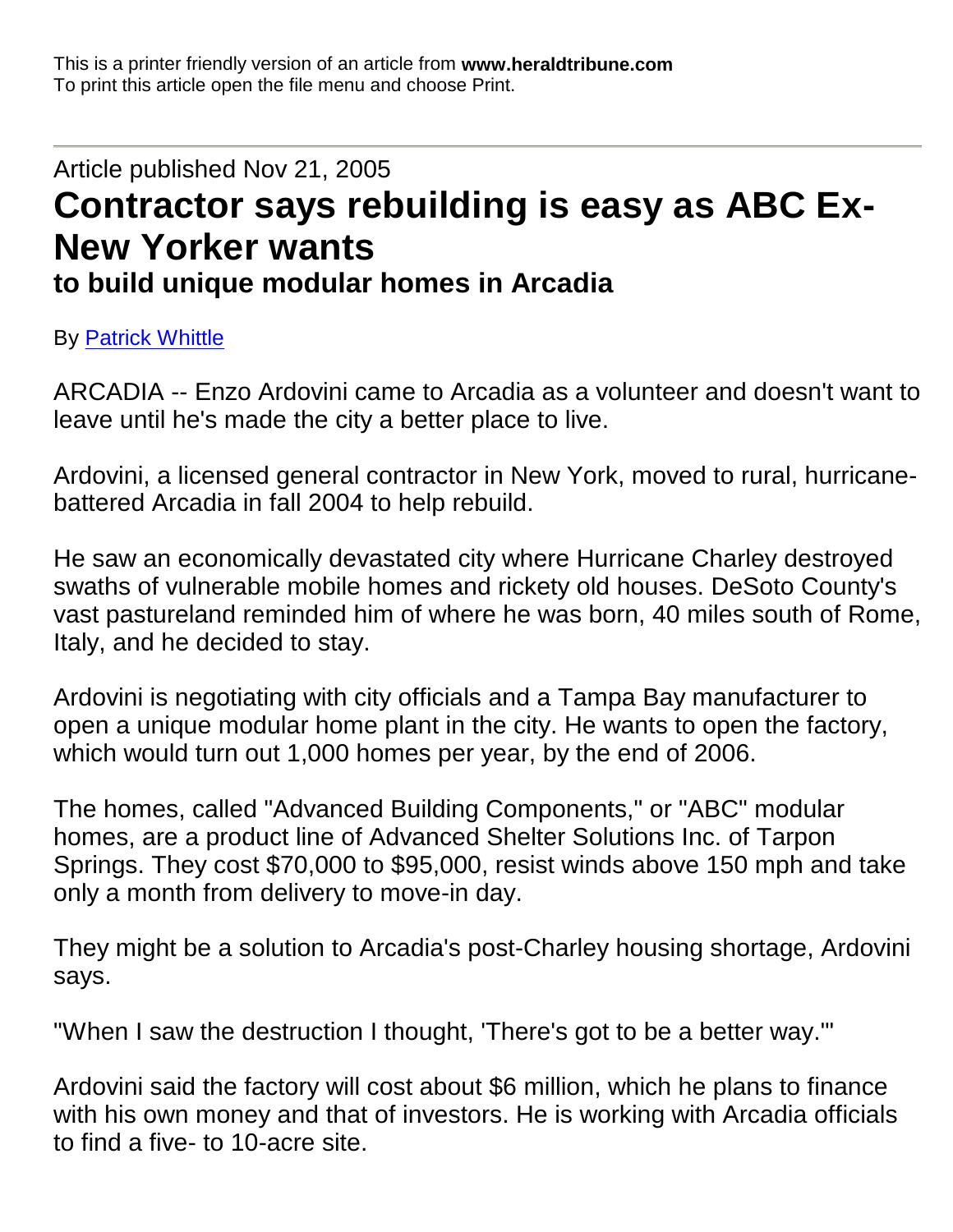If he succeeds in building the plant and churning out 1,000 homes annually, it will represent a dramatic increase in production of ABC homes.

Michael Wolfe, patent holder of the ABC homes' panel system, builds 25 to 50 each year at his Tarpon Springs plant.

Wolfe started building the homes in 2001. Their insulated panel system withstands heavy wind, cuts a homeowner's energy costs in half, resists fire and takes only days to install, he says.

One thing they lack, Wolfe says, is licensed factories to build more of them. That's where Ardovini comes in.

Ardovini's Arcadia plant would help turn out sturdy homes that residents could feel safe in, Wolfe says.

"Everybody knows you don't want to be in a modular home when a hurricane comes. If it's 120, 130 mph, I would stay in" an ABC home, he says.

Ardovini, 52, made his fortune building in New York. He left his mark on the bustling Westchester County commuter city of White Plains, and built corporate headquarters near the World Trade Center.

He became an active disaster relief volunteer after the Sept. 11, 2001, terrorist attacks at the trade center. That zeal carried over to last fall, when he signed up to help Charley victims.

Ardovini applied his construction background to the relief effort, and helped coordinate other volunteers working on Arcadia's battered housing stock.

Since moving to Arcadia, Ardovini has designed 10 homes and built 10 others. But he wanted to build more, faster, and opened an office on June 1. Arcadia is now his permanent home.

He found out about ABC homes through classes about affordable housing, where an instructor linked him with Matt Ross, president of Sarasota-based Eco-Smart Inc. Eco-Smart sells Wolfe's products at its Sarasota headquarters.

"It's a unique type of modular home," Ross says.

ABC homes can serve as a replacement for a mobile home or sit on a regular